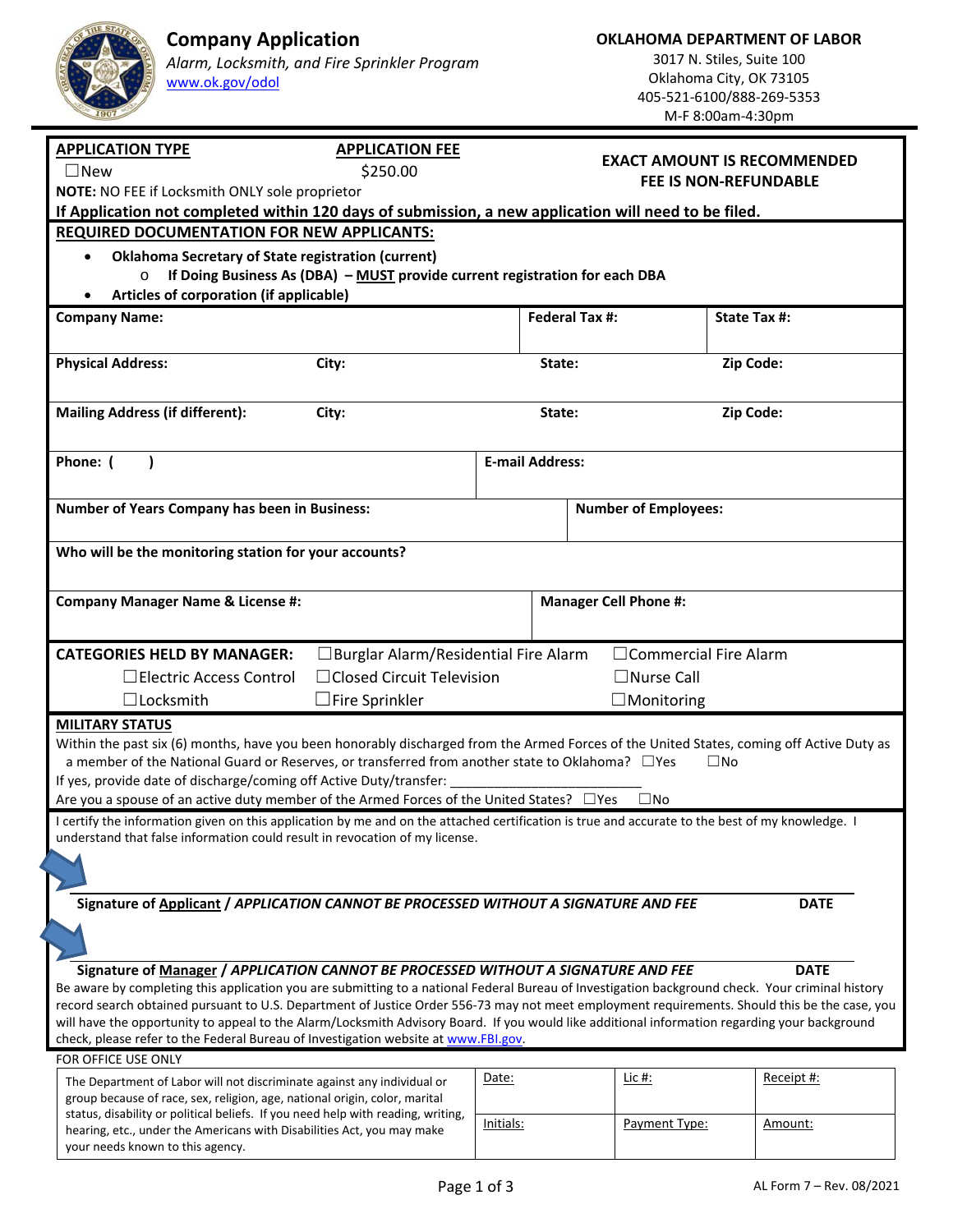

M‐F 8:00am‐4:30pm

| Please submit the following for each officer of the corporation AND of each partner or shareholder who                  |                       |        |      |  |
|-------------------------------------------------------------------------------------------------------------------------|-----------------------|--------|------|--|
| owns an interest in the entity of twenty-five percent (25%) or greater :<br>2 completed finger print cards<br>$\bullet$ |                       |        |      |  |
| Color copy of 2 forms of ID<br>$\bullet$                                                                                |                       |        |      |  |
| Color passport photo                                                                                                    |                       |        |      |  |
| <b>Officer of Corporation:</b>                                                                                          |                       |        |      |  |
| President:                                                                                                              | Phone #:              |        |      |  |
| Address:<br>City:                                                                                                       |                       | State: | Zip: |  |
| <b>Vice President:</b>                                                                                                  | Phone #:              |        |      |  |
| Address:<br>City:                                                                                                       |                       | State: | Zip: |  |
| Secretary:                                                                                                              | Phone #:              |        |      |  |
| Address:<br>City:                                                                                                       |                       | State: | Zip: |  |
|                                                                                                                         | <b>Branch Offices</b> |        |      |  |
| Please list all locations of branch offices in Oklahoma (if additional space needed, please add as an attachment)       |                       |        |      |  |
| All DBA (Doing Business As) company names MUST be filed with the Oklahoma Secretary of State                            |                       |        |      |  |
|                                                                                                                         |                       |        |      |  |
| Doing Business As (If different):                                                                                       |                       |        |      |  |
| <b>Physical Address:</b>                                                                                                | City:                 | State: | Zip: |  |
| Mailing Address (if different):                                                                                         | City:                 | State: | Zip: |  |
| Office Phone #:                                                                                                         | Manager Name & Lic #: |        |      |  |
| Manager Phone #:                                                                                                        | E-mail Address:       |        |      |  |
| Manager Signature                                                                                                       |                       |        |      |  |
| DBA (If different):                                                                                                     |                       |        |      |  |
| <b>Physical Address:</b>                                                                                                | City:                 | State: | Zip: |  |
| Mailing Address (if different):                                                                                         | City:                 | State: | Zip: |  |
| Office Phone #:                                                                                                         | Manager Name & Lic #: |        |      |  |
| Manager Phone #:                                                                                                        | E-mail Address:       |        |      |  |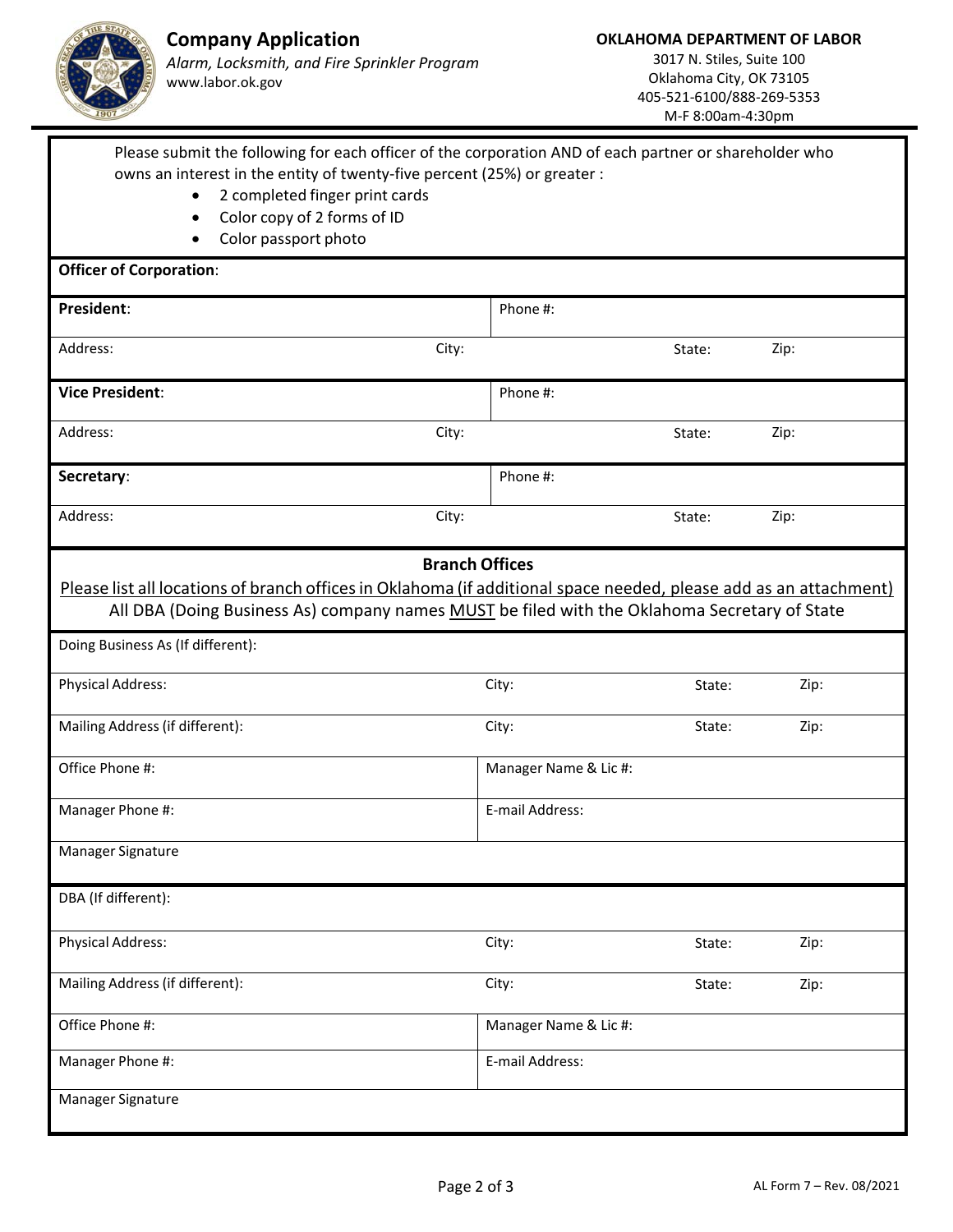

## **Company Application**  *Alarm, Locksmith, and Fire Sprinkler Program*

www.labor.ok.gov

### **Listed Employees**

|             | Position/Lic Held: 1999 - 1999 - 1999 - 1999 - 1999 - 1999 - 1999 - 1999 - 1999 - 1999 - 1999 - 1999 - 1999 -                                                                                                                  |
|-------------|--------------------------------------------------------------------------------------------------------------------------------------------------------------------------------------------------------------------------------|
|             |                                                                                                                                                                                                                                |
|             |                                                                                                                                                                                                                                |
|             |                                                                                                                                                                                                                                |
| Name: Name: |                                                                                                                                                                                                                                |
|             |                                                                                                                                                                                                                                |
|             | Position/Lic Held: 1999 - 1999 - 1999 - 1999 - 1999 - 1999 - 1999 - 1999 - 1999 - 1999 - 1999 - 1999 - 1999 - 1                                                                                                                |
|             | Position/Lic Held: National Assembly and Assembly and Assembly and Assembly and Assembly and Assembly and Assembly and Assembly and Assembly and Assembly and Assembly and Assembly and Assembly and Assembly and Assembly and |
|             |                                                                                                                                                                                                                                |
|             |                                                                                                                                                                                                                                |
|             |                                                                                                                                                                                                                                |
|             |                                                                                                                                                                                                                                |
|             | Position/Lic Held: with the contract of the contract of the contract of the contract of the contract of the co                                                                                                                 |
|             |                                                                                                                                                                                                                                |
|             |                                                                                                                                                                                                                                |
|             |                                                                                                                                                                                                                                |
|             |                                                                                                                                                                                                                                |
|             |                                                                                                                                                                                                                                |
|             | Position/Lic Held: National Position And Position And Position And Position And Position And Position And Posi                                                                                                                 |
|             |                                                                                                                                                                                                                                |
|             | Position/Lic Held: National Position of the Contract of the Contract of the Contract of the Contract of the Co                                                                                                                 |
| Name: Name: | Position/Lic Held: National Accounts and Accounts and Accounts and Accounts and Accounts and Accounts and Accounts and Accounts and Accounts and Accounts and Accounts and Accounts and Accounts and Accounts and Accounts and |
|             |                                                                                                                                                                                                                                |

# **THIS FORM MUST BE COMPLETED.**

**IF ADDITIONAL ROOM IS NEEDED, MAKE COPIES OF THIS PAGE.**